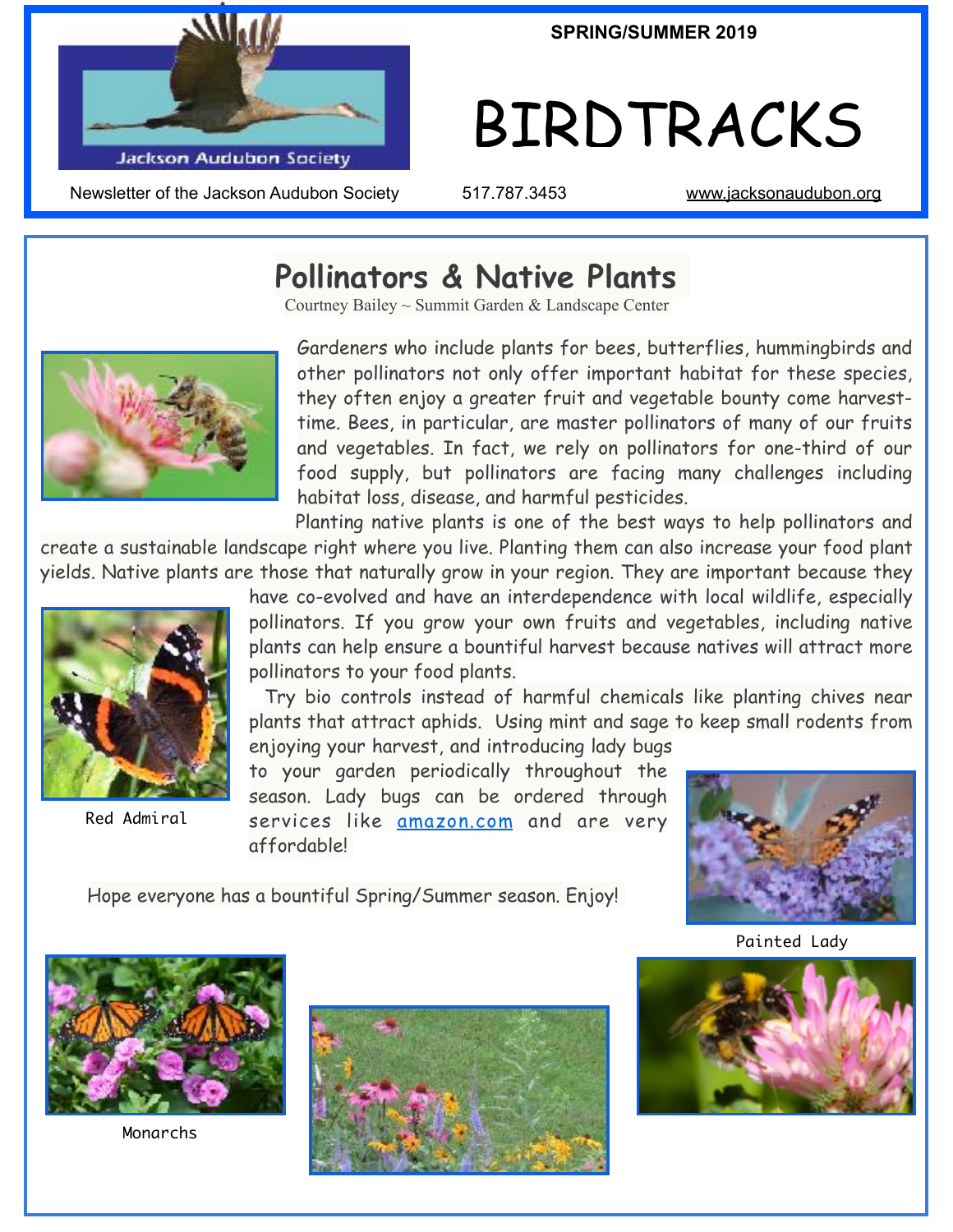#### **Wildlife Recovery Program**

**January 2018** 

Photos by Doug Leffler & Becky Mehall

Wildlife Recovery presented a program on raptors and owls of Michigan to a record number of Jackson Audubon members and guests in January, 2018. They brought rescued birds that could not be returned to the wild due to the nature of their injuries and are now ambassadors. Joe and Barb Rogers gave a very interesting program. Wildlife Recovery is dedicated to promoting the understanding, appreciation and protection of raptors and their connection to nature.



Eastern Screech Owl Merlin

#### **Kate Palmer Sanctuary In The Deep Freeze of Winter**

**Allan King** 

Rarely does Sandstone Creek, flowing through our Kate Palmer Sanctuary, freeze over, but it did this year! With winter behind us the best time of year to explore "The Kate" is upon us. Mid-April through mid-May will fill this woodland with possibly the best display of wildflowers in Jackson County. Over 90 years of protection has allowed the establishment of dozens of species. If you visit in early May, walk carefully to avoid stepping on beautiful flora. If you want to erase this past winter from your memory, be sure to pay a visit to this Spring Arbor Township, O'Brien Road sanctuary! Visit our web site for more information.





Snow covered trails and frozen Sandstone Creek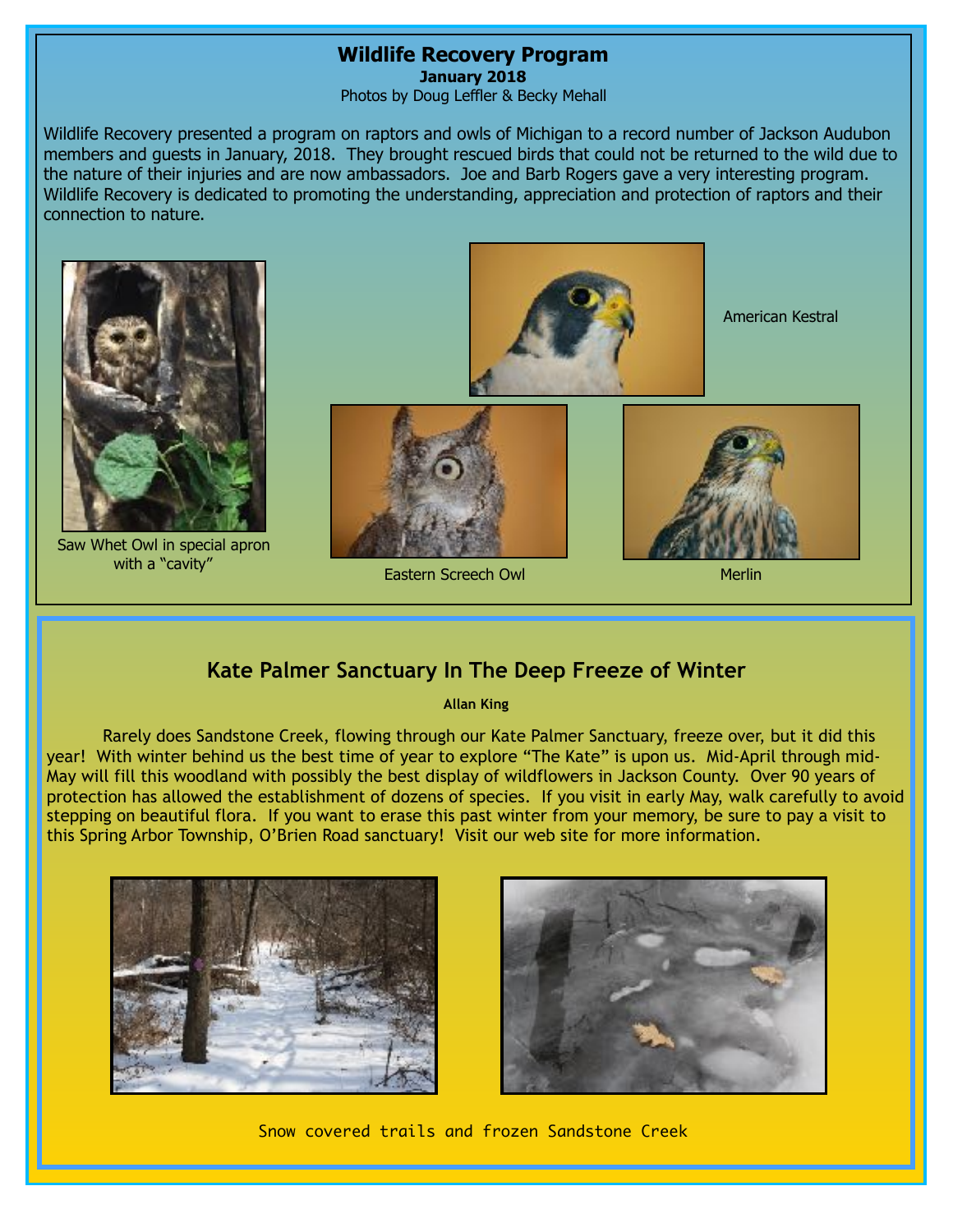## **HAEHNLE HAPPENINGS Haehnle Crane Count ~ Fall 2018**

**Steve Jerant**

Over the years, we've seen some ups and downs in the Haehnle crane counts: from our huge counts peaking at over 8000 cranes in 2012 to a total season count of just 200 in 2016. While these swings may seem extreme, the overall trend is up. From the nadir of the crane population in the 1940's to the present, the survey numbers have increased. (see chart Peak Weekly Crane Count 1940-2018). These numbers are just for the Haehnle Sanctuary cranes but the overall survey numbers for the state are also high. So, while the Haehnle counts go up and down over the years, the overall Michigan counts, as reported by the US Fish and Wildlife Service, have kept above 10,000 since 2004.

 The cranes are out there, they just don't always visit our Sanctuary. To be included in our Monday count the crane must land in the marsh and stay there. We have had many Monday counts in the past years in which we observed thousands of cranes in the distance, sometimes flying over the marsh, but not roosting in the Sanctuary.

 There are many factors in play affecting the number of cranes we observe: the hydrology of Mud Lake Marsh, crop harvesting schedule of nearby farmers, rainfall, new habitat that is on nearby private land, and variations in fall temperature. With all these things affecting the number cranes coming into Haehnle, it is very difficult to supervise the property for maximum crane visitation.

 Some things are out of our control like local harvest schedule and rainfall. So, one of the management challenges for the property is deciding and acting on elements that we can change. After the start of the decade, we noticed that the cranes were not always roosting on what was a popular part of the marsh. It was nicknamed "buttonbush island" due to the prevalence of buttonbush growing on the section.

 Cranes like to have a flat, wet space to roost at night. They like water that is not so low that predators can get to them but not too deep. Good visibility is also needed so they can see predators approach. For years this area worked well for them if the water was a bit high. But with the island getting overgrown with the buttonbush, the visibility was impaired and its use by the cranes dwindled.

 To make the island more amenable to the cranes, in 2015 we began managing the island's vegetation. A tractor was driven over the ice in March to mow the buttonbush shrubs, in September of 2016 a helicopter sprayed the island with herbicide to kill the remaining growth. It has taken a few years, but it looks like the island has once again become a favorite spot for the cranes. Starting in 2017 and continuing in 2018, we have seen an increasing number of cranes roosting on the island.

 While the fall crane migration is certainly the highlight of any visit to Haehnle, especially when we get a "fly-by" above the overlook, the Sanctuary is open all year. We have shrikes and woodpeckers in the winter, tree swallows and bluebirds in the spring, and wildflowers in the summer. So, don't wait for the fall to visit, come over anytime!



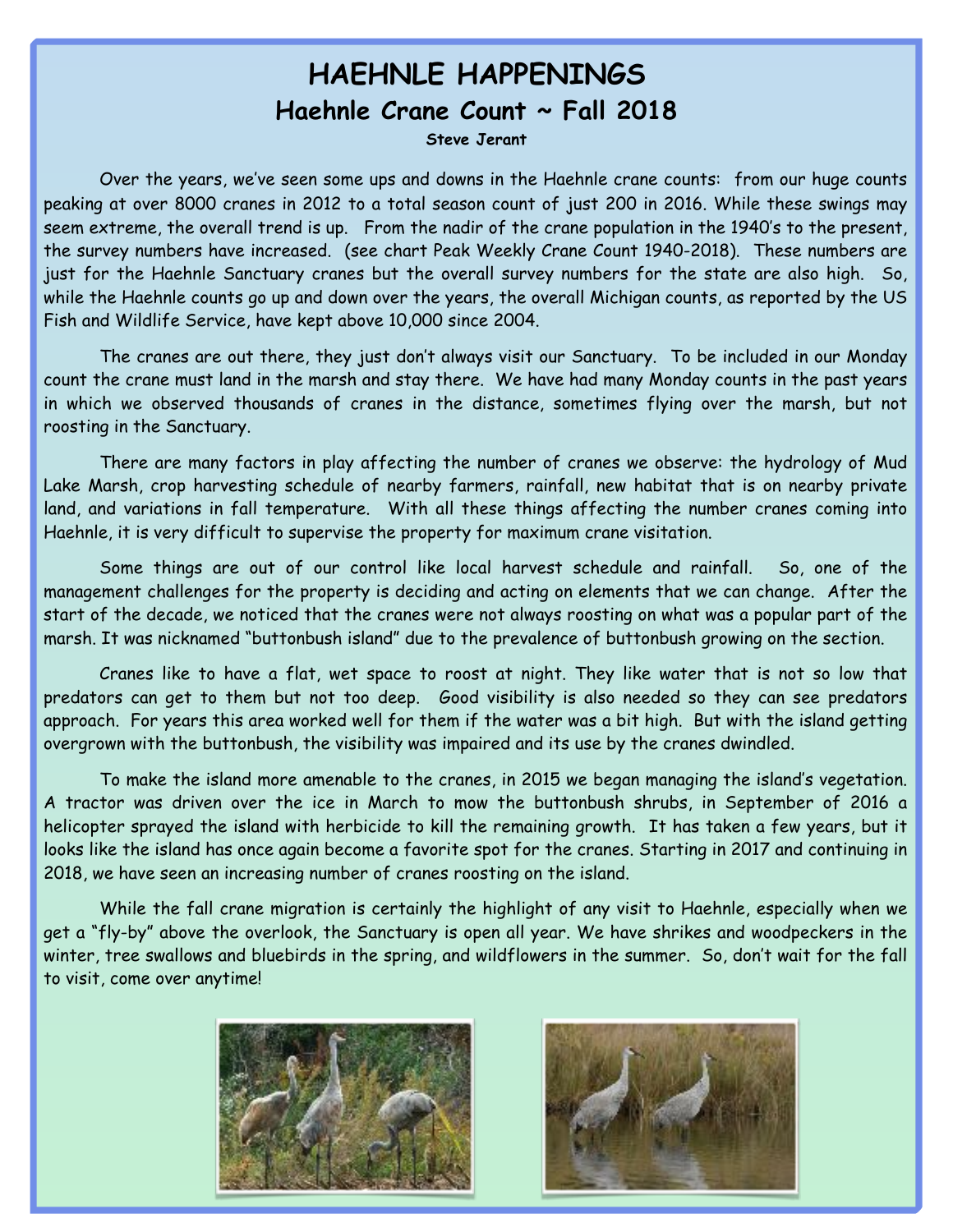#### Bald Eagle

## **Jackson Audubon Celebrates 50th years of CBC's**

**Gary Siegrist** 

Hard to believe that JAS has been contributing to the National Audubon's Christmas Bird Count continuously for fifty years. It's a great achievement for our members and shows the dedication we have had to citizen science and the importance of monitoring birds in our area.

 With little snow and a gray day one can imagine how hard it is to see birds, but surprisingly overall bird number were good for 2018 CBC with 9,982 total birds

counted on the Waterloo State Recreation Area count. The 65 different bird species found on December 15th is a very good number.

 We had 28 observers participating this year plus two feeder watchers. Total hours in the field was recorded at 71 hours and we had a total of 446.25 miles driven. Nocturnal birding had 9.80 hours and 82.60 miles logged. Owls noted were Eastern Screech (14), Great Horned (9), and Barred (1).

 Good numbers of raptors were seen this year including Bald Eagle (8), Golden Eagle (1), Northern Harrier (1), Sharp-shinned Hawk (2), Cooper's Hawk (3), Red-shouldered Hawk (1), Redtailed Hawk (41), Rough-legged Hawk (2), and American Kestrel (7). Wow, what a great group list!

High numbers were chronicled for Trumpeter Swans (8), Red-headed Woodpecker (16), Bald Eagle (8), Brown Creeper (10), and Brown-headed Cowbird (211). Lower than average numbers were Wild Turkey (21), American Tree Sparrow (108), Dark-eyed Junco (209), American Goldfinch (108), and House Sparrow (263). We did have one unusual species with Golden Eagle (1), this is the 7th time a GOEA has been spotted on the Waterloo CBC. Other bird species of note seen this year include Sandhill Crane (1212), Northern Shrike (1), Northern Mockingbird (3), and Eastern Towhee (1).

This also marks the last time Don & Robyn Henise will be volunteering for our CBC. They are planning on moving to another part of the USA this summer as Don is retiring. Please wish them well and thank them for their many hours of service to Jackson Audubon. Don's upgrading the way the CBC is compiled and recorded has been invaluable. Their hours spent leading trips, and finding great birds for the rest of us is just a small part of how important they have been to birding in Jackson and Michigan. Don and Robyn, you will be missed!

I want to thank everyone that participated in the 50th Jackson Audubon CBC and please save the date for next year's count, on December 21st, 2019. If you would like to joins us next year for the fun, please contact me at *gwsiegrist@gmail.com*. For more information on the Waterloo count or national information, [www.christmasbirdcount.org](http://www.christmasbirdcount.org) , and select Waterloo State Recreation Area, MIWA is the code.





Tom Turkey Red-shouldered Hawk Trumpeter Swan

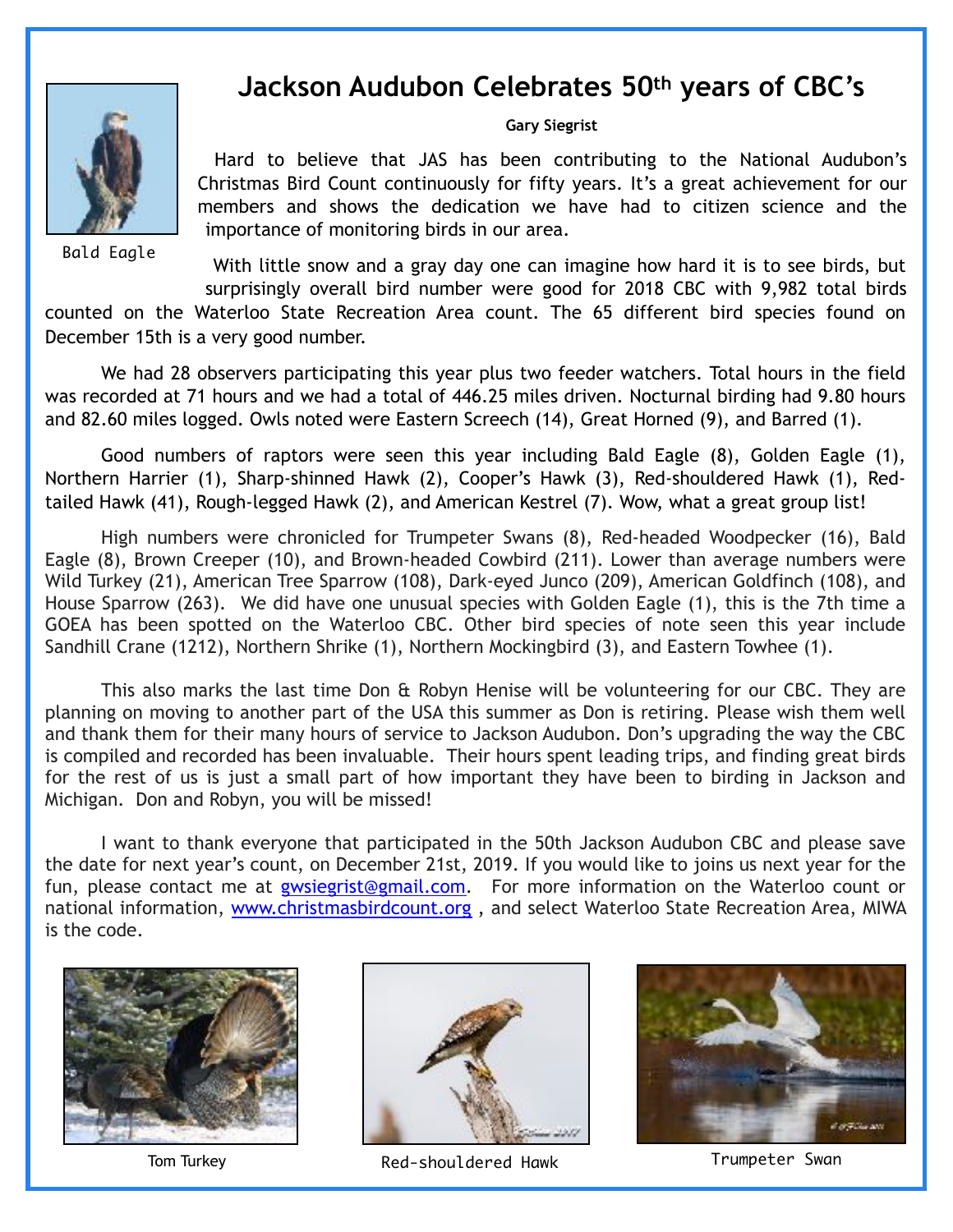#### **Plastic Straws are Little, but are part of a Huge Problem**  Rachel Feltman, Washington Post September 9. 2018

The next time you buy a soda in a to-go cup, you might be surprised to find your straw is made of paper. That's because more and more restaurants are trying to stop using plastic straws, and some cities are even banning them. How could something as little as a straw cause such a big fuss? It's actually the small size of straws that makes them bad for the environment.

It's important to limit your use of plastic for a few reasons. First, it takes energy and resources to make any object, which means to make plastic, we must create pollution and sacrifice dwindling resources such as water and fossil fuels. Many items made out of thin plastic, such as straws and grocery bags, are meant to be used once. In most cases, it's better for the environment to make and buy products that last a long time.But the trouble doesn't end there. Most plastics don't decompose, or biodegrade, when we toss them. Plastics can stay in landfills for hundreds of years. And plastic in the ocean floats around as small pieces (called microplastics) that can poison animals and hurt the environment.

Straws probably make up a very, very small percentage of our trash worldwide. But they've recently gotten a lot of attention because of how difficult they are to recycle.

"The best way to keep plastic straws out of landfills is not to use them — whether you're at home or in a restaurant," says Jonathan Kuhl, Dept of D.C. Public Works. "If you'd like to use a straw, there are paper and other nonplastic alternatives."



#### 2018 Jackson County Fall Sandhill Crane Survey Ron Hoffman

Cranaics in Jackson County this past autumn participated in the U.S. Fish and Wildlife Service Sandhill Crane population survey. This count has been used to monitor crane numbers in the eastern United States since 1979. It was conducted this past year between October 29 and November 2, 2018

 During the 2018 survey, 3,130 cranes were counted at 10 locations in the county. None were found at five other traditional roosting areas. Most of the cranes, 69%, were at Phyllis Haehnle Sanctuary and two nearby wetlands. One of those wetlands just north of the sanctuary attracted 1,380 cranes while 617 were counted at Haehnle and 150 at Big Portage Lake. Large numbers of cranes were also counted at two other areas: Stony Lake 604 and 204 in Springport Township. About 15% of the 21,375+ cranes reported in Michigan this past fall were in Jackson County.

 Below normal rainfall during the summer and the early count date affected the crane distribution. Last year, more than 2,200 cranes were counted at flooded pastures along the Portage River near Dalton and Wooster Roads. This year those areas were dry and no cranes roosted there until after the count period when water levels rose. It appears that many of the cranes remained further north and did not migrate until after the survey so the Jackson County count was lower than in many years past.



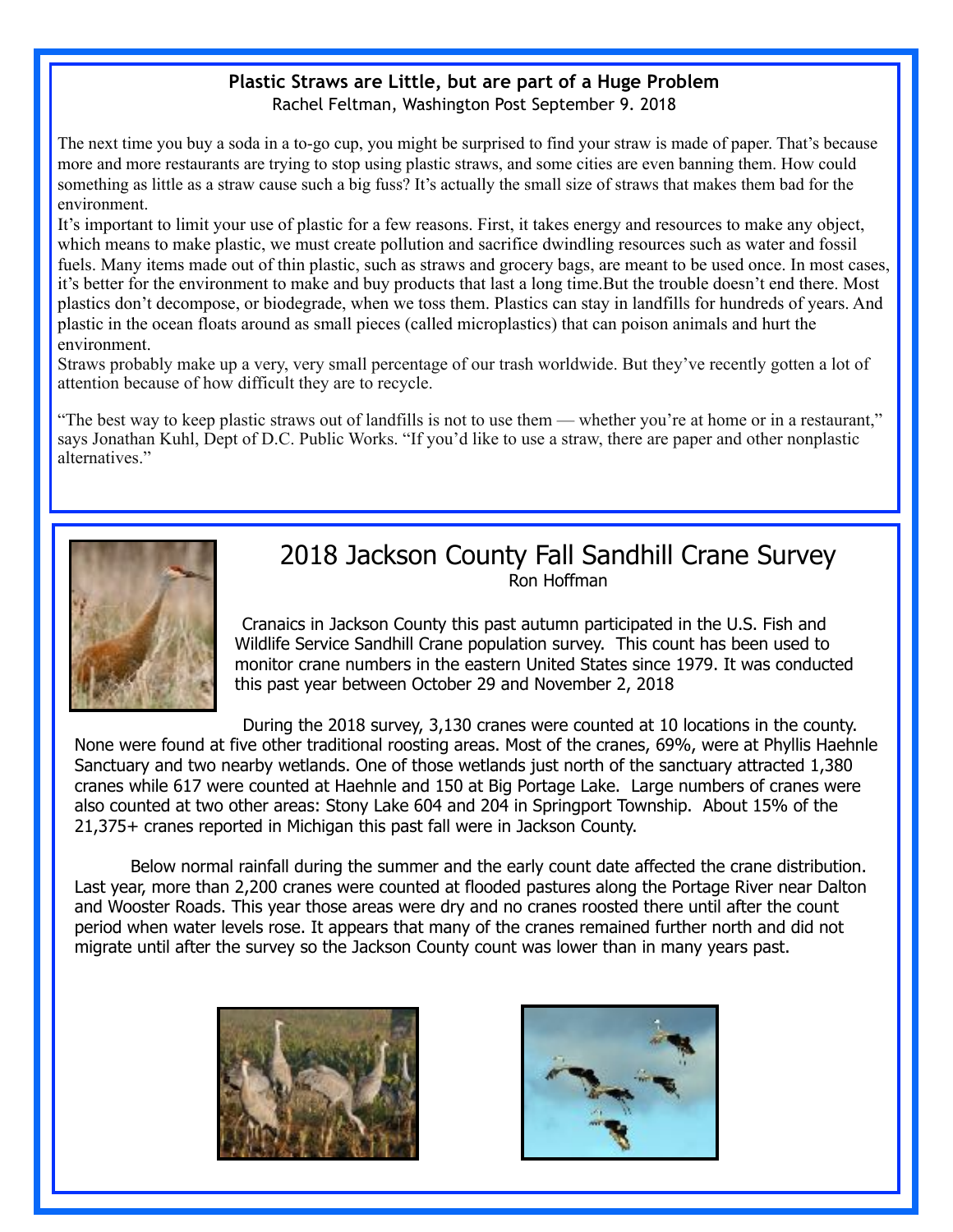## **Tuesday Tours**

 Jackson Audubon is sponsoring nature walks, tours, and trips throughout the area. We are hoping that many of the folks who were involved in Dahlem's Tuesday Group will join us. The trips will depart from a meeting place and carpool to the destination, generally around 9 AM and go until about noon. Lunch is an option after the event.

We do walks in our local area like Haehnle, Dahlem, Watkins Lake SP, and Nan Weston. In addition, we run trips to some out of county areas like the Muskegon Wastewater Treatment plant, Binder Park Zoo, Dowagiac Woods, and Kellogg Bird Sanctuary. Since we have access to some great institutions in the area, we visit Hidden Lake Gardens, the Natural History museums at Michigan and Michigan State Universities. We also visit some great "south of the border" locations in Ohio including Goll Woods, Oak Openings, and of course, Magee Marsh.

## **Tours scheduled as of 02/2019**

| <b>Trip Name</b>                  | Date     | Time     | Leader                                  |
|-----------------------------------|----------|----------|-----------------------------------------|
| Early Waterfowl-JAS Saturday trip | 04/13/19 | 9:00 AM  | Ross Green                              |
| Trillium Ravine & Dowagiac Woods  | 04/23/19 | 10:00 AM | Rachel Maranto - Michigan Nature Assoc. |
| Nan Weston Preserve               | 04/30/19 | 10:00 AM | Joann Balbach                           |
| Magee Marsh                       | 05/07/19 | 5:45 AM  |                                         |
| Oak Openings Preserve, Ohio       | 05/14/19 | 9:00 AM  | Chuck Mekbel                            |
| Kate Palmer Sanctuary             | 05/21/19 | 9:00 AM  | Alan King                               |
| <b>Falling Waters Trail</b>       | 05/28/19 | 9:00 AM  | Gary Mason                              |
| Watkins Lake SP-Grasslands birds  | 06/18/19 | 9:00 AM  | Chuck Mekbel                            |
| <b>Goose Creek Preserve</b>       | 09/17/19 | 10:00 AM | Rachel Maranto - Michigan Nature Assoc. |

Check the EVENTS page at **http://jacksonaudubon.org/events** for the most up to date events schedule. If you are a member of Jackson Audubon and have an email registered in our system, you will receive email announcements and reminders automatically.

Events and schedule are subject to change. If you would like more information, want to register your email, or would like to lead or organize a trip, contact Steve Jerant at jacksonaudubon@gmail.com.

## **2019 Fieldtrips/Activities/Workbees**

**Saturday, April 13**: **Jackson area Waterfowl Trip**. Meet at 8:00am at Eastside Meijer or at Gillette Lake Parkeast side at 8:30. Call Ross Green at 517-392-3053 for more info.

Saturday, April 27: Earth Day at the Cascades Park. 1:00-4:00 ~ for more info call Connie Spotts 517.230-2707.

**Saturday, June 22: Martin/Audubon Potluck** at Connie Spotts house located at Shady Acres 2023 Crispell Rd south of Jackson. The party starts at 11:00. Bring a passing dish and an item to raffle. Call Connie at 517-230-2707 for more info.

**Saturday, August 24: Birds Blooms and Butterflies Festival,** at the Dahlem Center from 9:00 am to 4:00 pm. Registration is on the Dahlem website or call 517-782-3453.

Saturday, September14: Haehnle Work Bee, 9-12:00. Call Gary Siegrist at 517 522-5990 for more information.

**Saturday, Oct. 12: Kate Palmer Workbee. 9:00-12:00.** Call Allen King 517-936-1535 for more information.

**Saturday, December 21: Waterloo Recreation Area Christmas Bird Count**. Contact Gary Siegrist at 517-522-5990 for more information.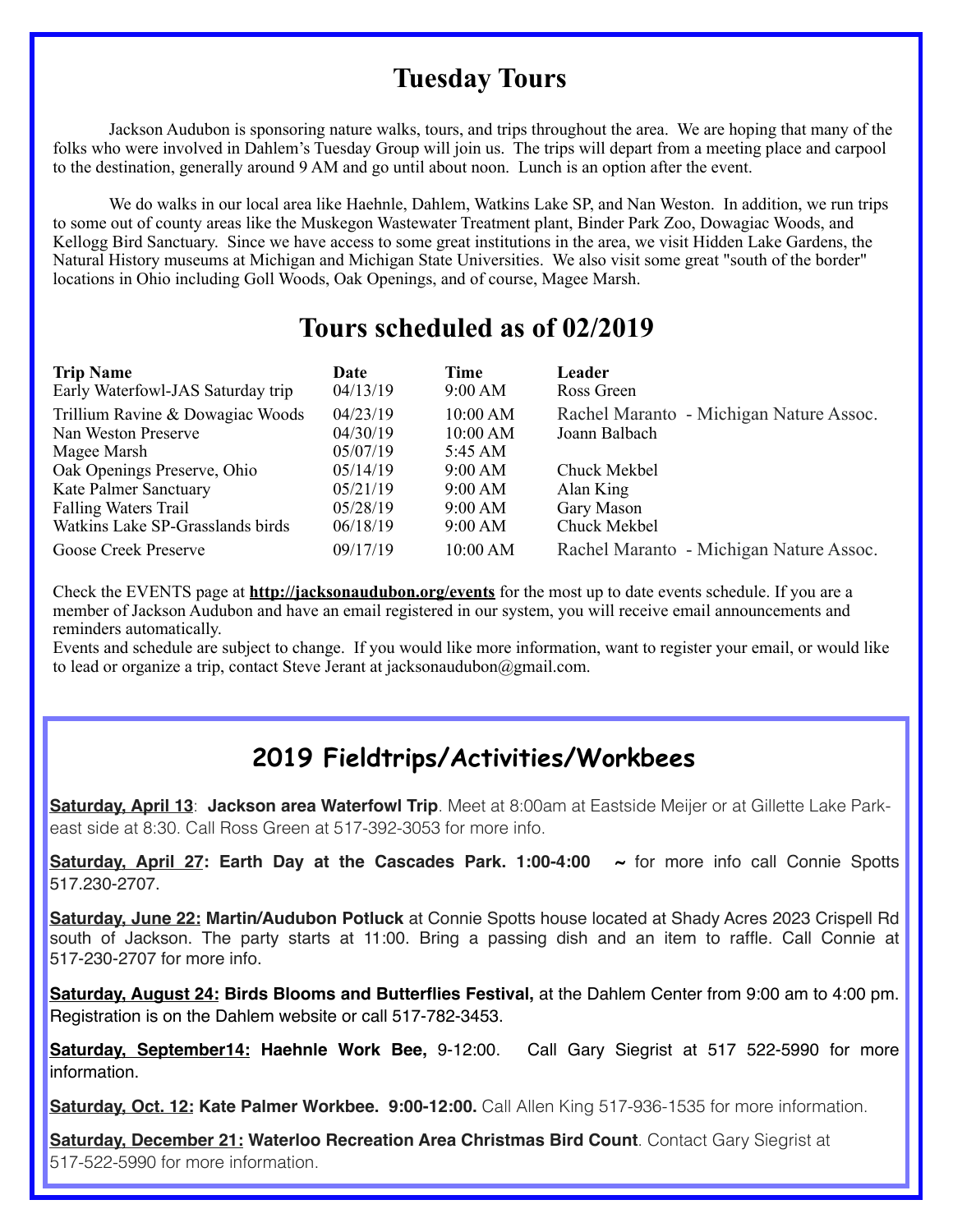#### **2118-19 MEETINGS/ACTIVITIES SCHEDULE**

**Meetings and programs are held at Ella Sharp Museum, 3225 S Fourth St, Jackson, except where otherwise noted. Regular meetings will begin with a social time at 6:30 p.m. with a short meeting and program at 7:00 p.m. Bring "recyclables" (magazines, feeders, etc.) to the program.** 

**Please note - Meetings are cancelled in the event JPS schools are closed due to inclement weather.**

### **Meetings ~ Programs**

**Tuesday**,**April 9:** Courtney Bailey, Master Gardener and co-owner of Summit Landscape and Garden Center, presents "Invasive Plant Removal & Incorporating Native Plants into Your Landscape." Courtney will discuss identification and removal of invasive species and placing native plants into a groomed landscape, focusing on pollinator friendly gardening practices.

**Tuesday, Sept 10:** Heidi Trudell, biologist turned architectural consultant will present "Window Pain: Helping Birds Survive in a Human World" Millions of healthy birds are killed each year in the US when they collide with home and office windows. Join us to learn some quick and simple ways you can save birds.

**Tuesday, Oct. 8:** Doug Leffler will present "Birding in the Lone State"This will include birding on the gulf from Rio Grande Valley and west to Big Ben. Pictures of the green jay and the rare Colima warbler are just a few of the colorful birds Doug will show us.

**Tuesday, November 12:** Annual Meeting and program on "Exploring Jackson Audubon's Christmas Bird Count over the Years" There has been many species changes over the years in the Waterloo Recreation Area Christmas Bird Count. Join local compiler Gary Siegrist as he explores those changes and what to expect in the near future.

#### **2020**

**Tuesday, January 14:** ReLeaf Michigan Presents "Basic Tree Care and Maintenance" Get your many questions answered by the expert. How to care for all trees in all seasons.

**Friday, February 7:** Andy Walz will present "Glacier National Park and The Canadian Rockies" Join us at Vista Grand Villa to view the fantastic mountains, wildlife, and beautiful waterfalls. Please bring a dessert to share that does not require table service.

**Tuesday, March 10:** Holly Vaughn of Michigan DNR presents "Michigan Waterfowl". She will discuss field marks, biology, behavior and range of all our species.

**Tuesday, April 14:** Dr. Curtis Blankespoor presents "A Rare Glimpse into the Unknown world of the Common Merganser." Curtis will share amazing photos and videos of his research involving over 500 ducks and their relationship to the Swimmers itch.

**Regular Tuesday morning Field Trips continue through the year.** For scheduled outings, see the list on previous page or visit the JAS website: **<http://jacksonaudubon.org>**., email Steve Jerant **[jacksonaudubon@gmail.com](mailto:jacksonaudubon@gmail.com)** or call him at (734) 883-9514.